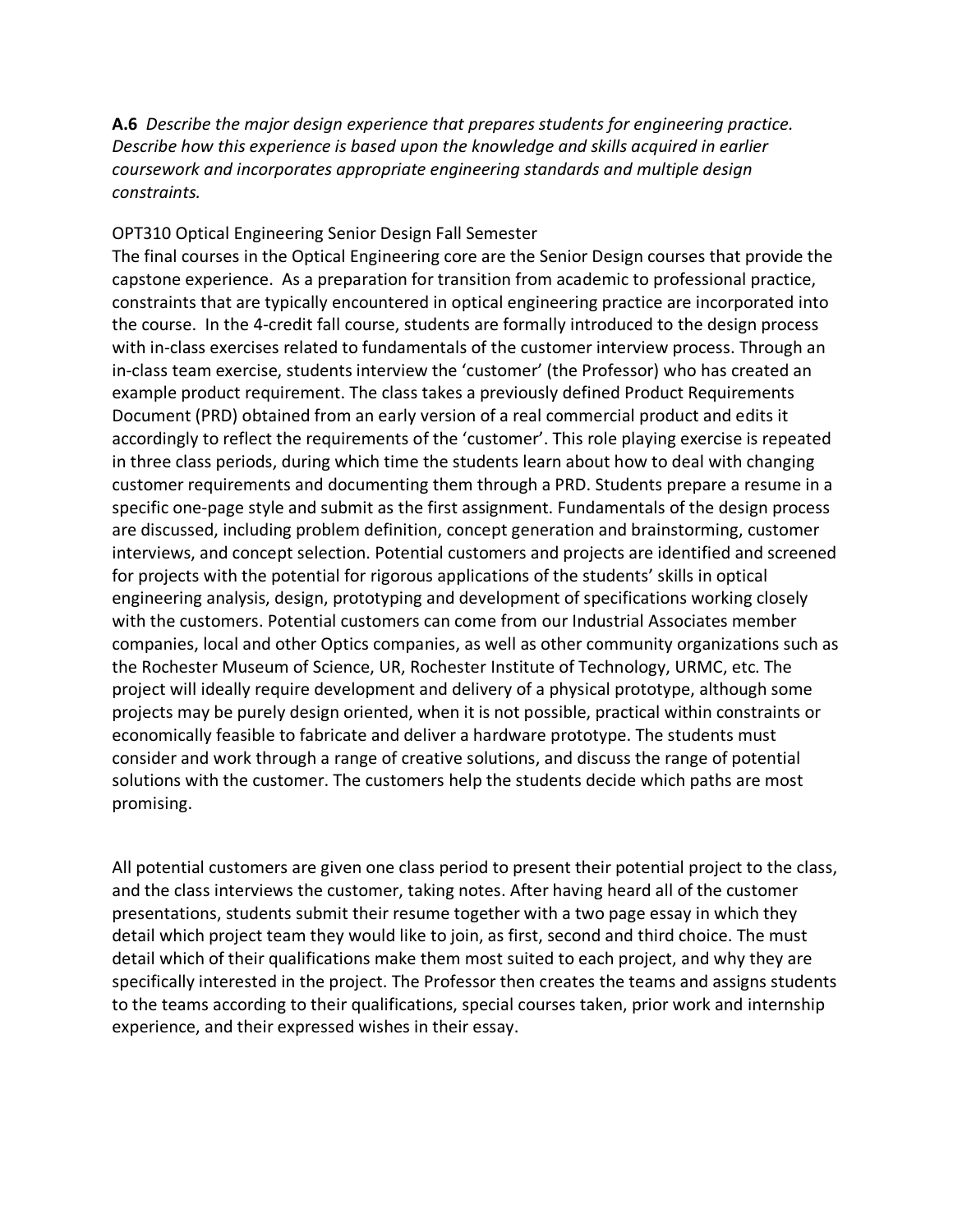The fall semester course includes four lectures (In Fall 2014 presented by the University of Rochester Patent Lawyer Reid Cunningham) on:

- Fundamentals of Intellectual Property
- Patents and Trademarks.
- "Finding Inventions in Your Work"
- Google Patent Analysis Techniques
- "Things you really need to know before you graduate"

A three-part assignment is created with each student being assigned a specific US Patent number. The student must obtain a copy of the patent and analyze it in several ways, including Google Patent analysis. The written assignment is submitted and each student presents a fiveslide PowerPoint summary to the class. In Fall 2014 each student was assigned a recent patent in the subject area of "laser pointer." Students analyze at least the Title, Filing date, Issue date, Inventor(s), Assignee, Abstract , Background, Summary, Description of the drawings and Detailed Description, Claims, References Cited, Referenced By, Classifications, Technical Field, etc. In class, we discuss the similarities and difference between different patents in the group. The patent analysis is augmented by several lectures by the Professor:

- Reviewing examples of Pre-Employment Industrial Intellectual Property Agreements,
- University of Rochester Intellectual Property Agreement, and
- "IP War Stories," including review of litigation cases that the professor has experienced as Expert Witness.

Second round of editing as a class team exercise on the Professor's imaginary product continues as the class edits the second revision of the imaginary Product Requirement Document. This exercise is a model for what they will do when they start interviewing their customers.

Students meet with their customers for the first time, then review in class their first version of their Product Requirements Document. Comments from Professor and class are recorded by the team with suggestions for areas of improvement and further questions to ask their customers.

Students meet with customers for a second time and review their second revised PRD in class. The first special topic lecture on Engineering Ethics is delivered with role playing. The class discusses ethical choices and then students write a five minute in-class essay. Real world examples are given where unethical behavior resulted in very bad consequences. The results are discussed in a follow-up lecture.

After Thanksgiving break, the final round of Product Requirements Documents are conducted in class, with preliminary plans, budget projections, and as much preliminary project planning as possible including potential large items that may need to be purchased. Students submit the final version of their PRD as their final exam.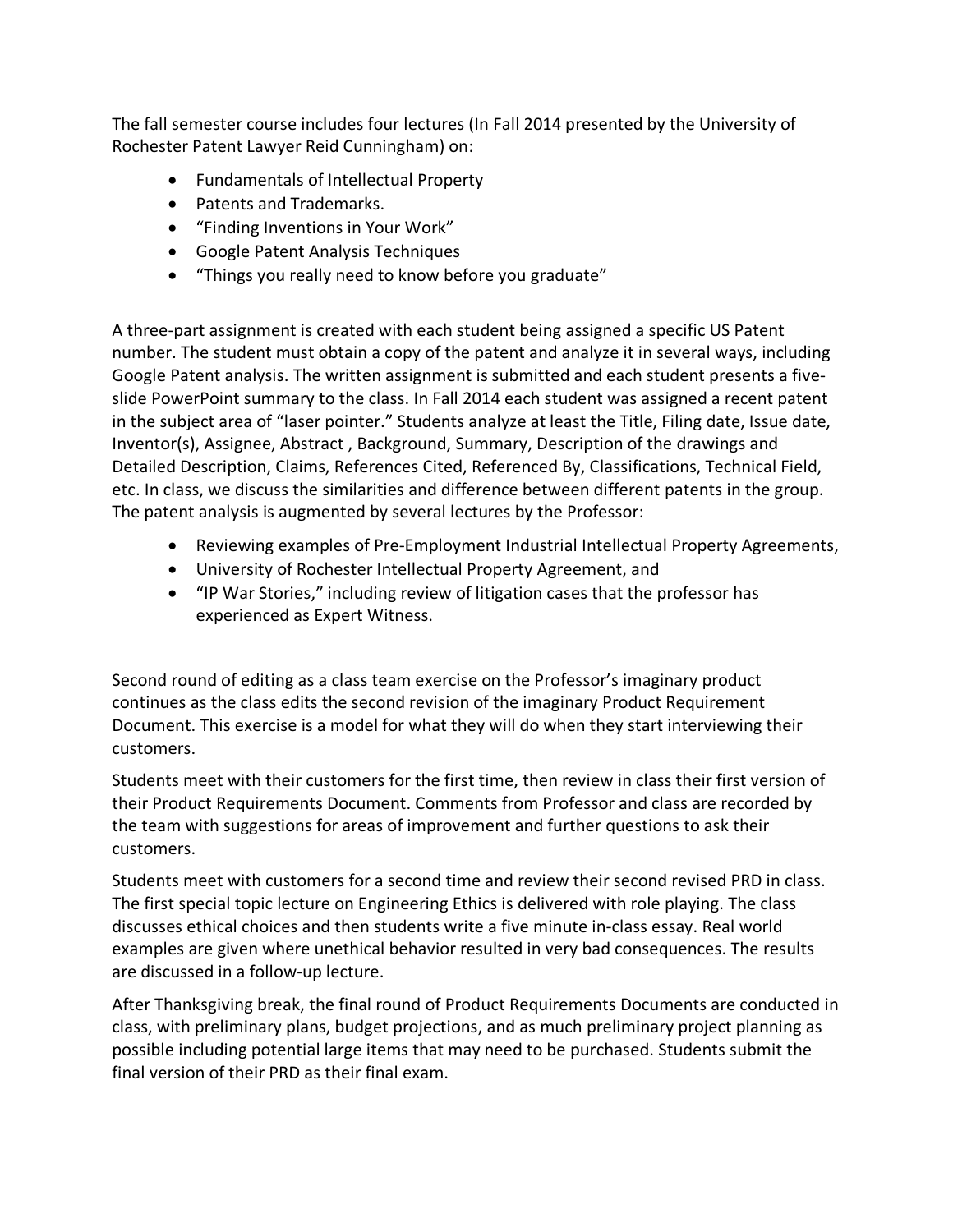## OPT311 Optical Engineering Senior Design Spring Semester

The Spring Semester starts with an in-class review of an example of a good Product Requirements Document and the corresponding Design Description Document (DDD) that was done by a previous Optical Engineering Senior Design Team. Teams meet separately with the Professor to lay out their entire plan for the Spring Semester. Then teams begin regular reporting (every two weeks) on their progress. The class is encouraged to review each Team project critically and offer suggestions, help, ideas, etc. Written feedback from the Professor is given to the Team shortly after each class. The Team feedback is sent to all students in the class, so that they can monitor progress. Teams include their updated DDDs in their reviews, with changes from the previous versions highlighted. Teams are also encouraged to review their individual roles in the Team at each presentation and point out any changes.The Midterm Progress Report in the form of the DDD is presented in class and submitted as a Midterm exam. It is marked up and graded/commented and returned by the Professor.

In the Spring semester two Special Topics lectures are delivered along with in-class role playing and discussion:

- Sustainable Optical Engineering, and
- Lifelong Commitment to Learning

The Sustainability lecture includes Real World examples where new methods of Green Photonics are applied in a wide range of Optical Engineering areas, such as lead and arsenicfree glass selection in optical design, reducing carbon footprint in optics manufacturing, increasing efficiency and decreasing waste in manufacturing using optical technologies, increasing efficiency of lighting, etc. Examples of environmental damage caused by improper disposal of radioactive Thoriated glass (Kodak) and improper disposal of chemical waste generated by silicon solar cell manufacturing (in China) are reviewed.

The Lifelong Commitment to Learning lecture encourages students to become active in their community and professional societies, and gives a number of examples of how they can keep their education current as a professional, through attending conferences, taking short courses, teaching at local schools and community colleges, etc.

Reviews of Team Progress continue, and the Teams elect their representative to deliver their Team 90 Second "Elevator Pitch." At the Spring meeting of the Institute of Optics Industrial Associates, each team had the opportunity to deliver their pitch to the Industrial Associates attendees. We rehearsed their pitches in class while recording them 'shotgun style' and then played the video back to the class, with comments, feedback, suggestions, corrections, etc. Each student introduced the team project, members and gave a short description of the project and results obtained so far. This particular exercise went extremely well, and the students and projects were extremely well-received by the Industrial Associates Member attendees from small and large companies, government labs, etc.